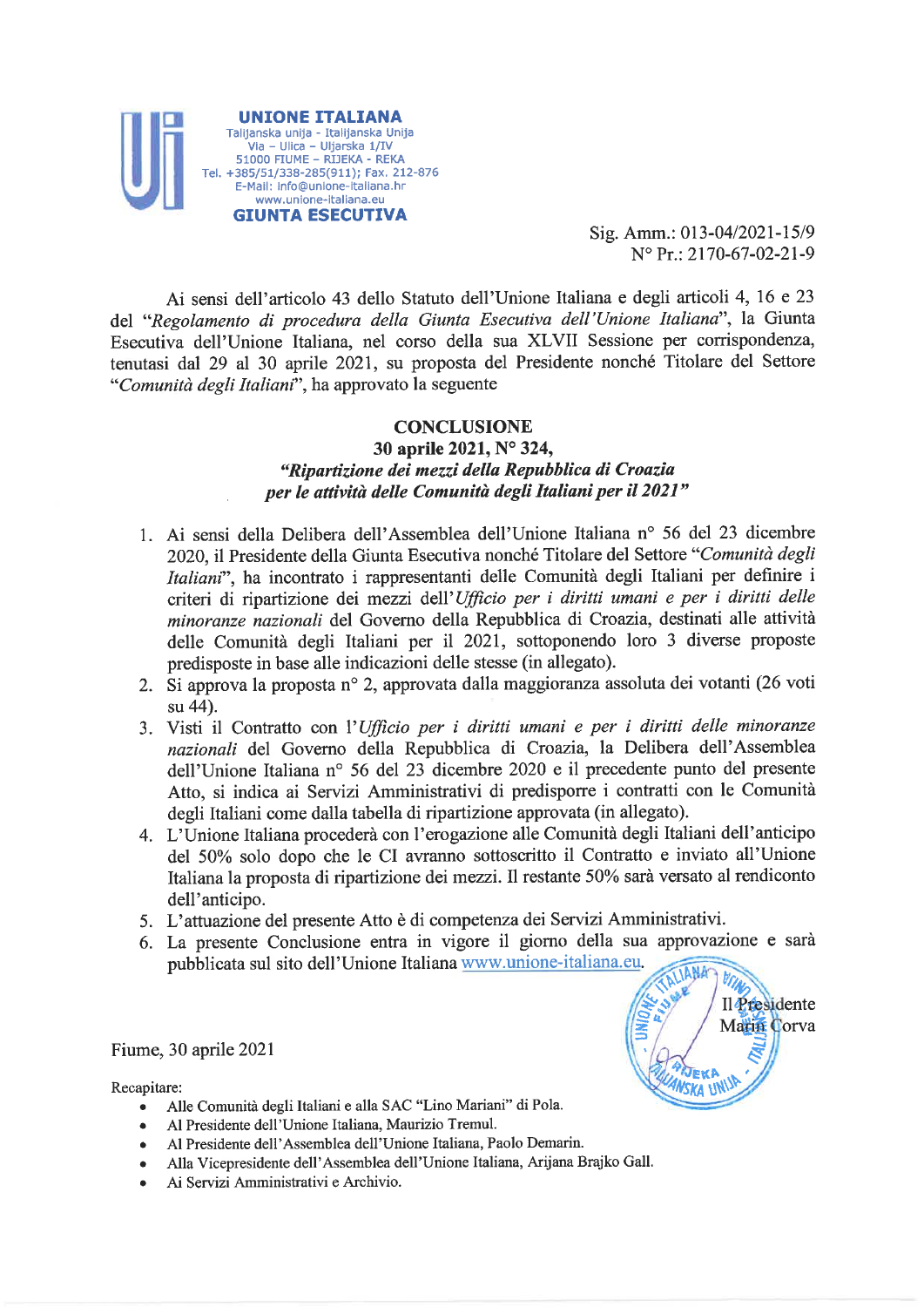# **MOTIVAZIONE**

La Giunta Esecutiva dell'Unione Italiana nel Programma di lavoro e Piano finanziario per il 2021 ha approvato il contributo di 3.000.000,00 kune per le attività delle Comunità degli Italiani per il 2021, a valere sui mezzi dell'Ufficio per i diritti umani e per i diritti delle minoranze nazionali del Governo della Repubblica di Croazia.

Con il presente Atto si approva la ripartizione del suddetto importo.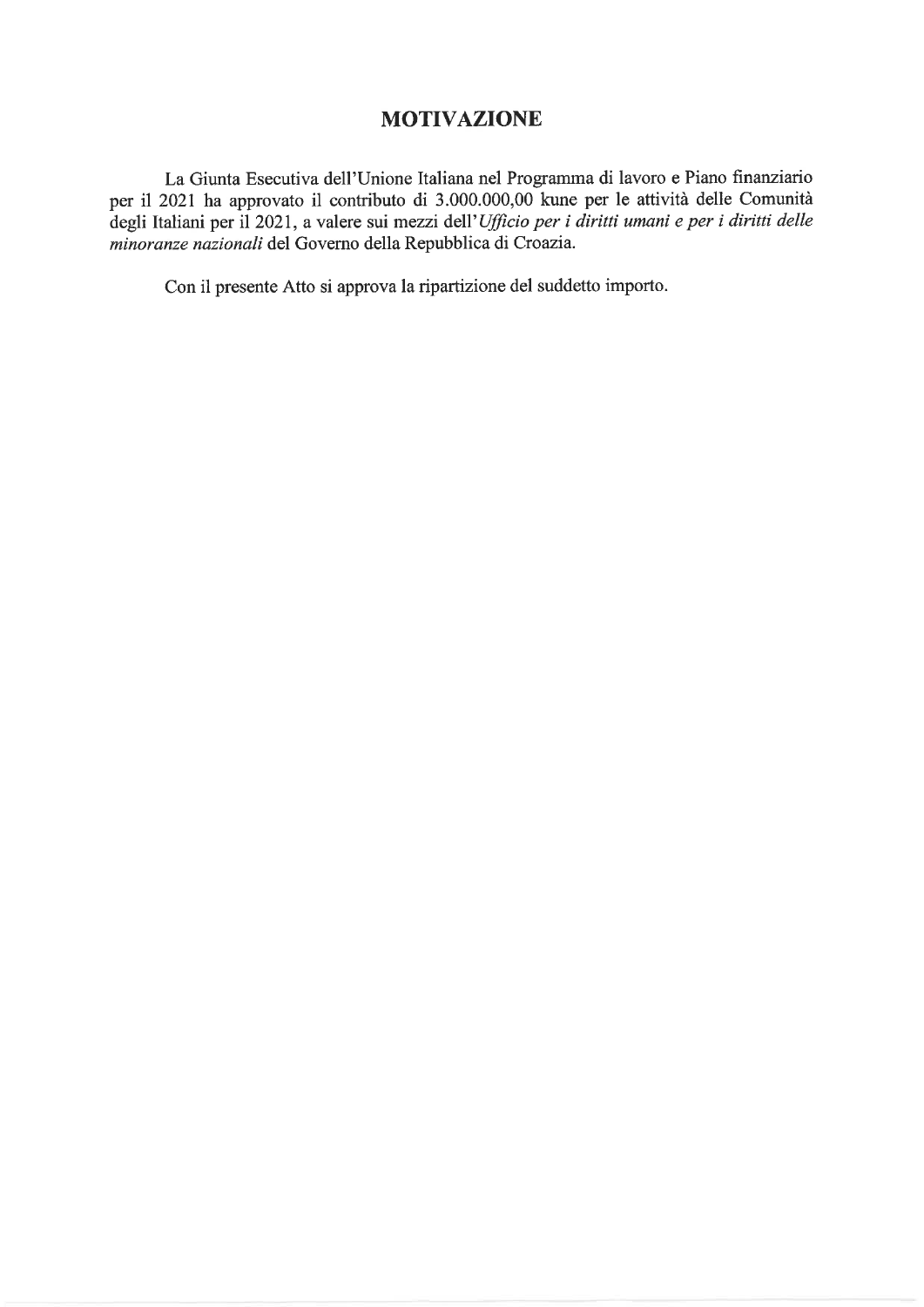|                         |                               |                 |              |                                    |                                  |                 |                |                               | 2011                                                                                                                                            |                                     |                                  |                 |                               |  |
|-------------------------|-------------------------------|-----------------|--------------|------------------------------------|----------------------------------|-----------------|----------------|-------------------------------|-------------------------------------------------------------------------------------------------------------------------------------------------|-------------------------------------|----------------------------------|-----------------|-------------------------------|--|
|                         |                               | 2021            |              |                                    |                                  |                 |                |                               |                                                                                                                                                 |                                     |                                  |                 |                               |  |
|                         |                               |                 |              | Ripartizione in base ai dichiarati |                                  |                 |                |                               | Ripartizione a fasce di dichiarati                                                                                                              | Ripartizione in base ai dati in uso |                                  |                 | Dati attualmente in uso       |  |
| N°                      | CI                            | Soci CI<br>2018 | Dichiarati   | Proposta 1                         | Percentuale<br>ripartizione<br>% | Soci CI<br>2018 | Dichiarati     | Proposta 2                    | I-0-100 - 30.000 kn<br>II - 101-500 - 60.000 kn<br>III - 501-1.000 - 90.000 kn<br>IV - 1.001-2.000 - 140.000 kn<br>V - 2.000-in su - 170.000 kn | Proposta 3                          | Percentuale<br>ripartizione<br>% | Soci CI<br>2011 | Dichiarati<br>censimento 2011 |  |
| $\overline{1}$          | <b>LINO MARIANI - POLA</b>    |                 |              | 75.000,00 kn                       | 2.50                             |                 |                | 73.333,34 kn                  |                                                                                                                                                 | 73.525,82 kn                        | 2.45                             |                 |                               |  |
| $\overline{2}$          | <b>FRATELLANZA - FIUME</b>    |                 |              | 75.000,00 kn                       | 2,50                             |                 |                | 73.333,33 kn                  |                                                                                                                                                 | 73.525,82 kn                        | 2,45                             |                 |                               |  |
| $\overline{\mathbf{3}}$ | <b>MARCO GARBIN - ROVIGNO</b> |                 |              | 75.000,00 kn                       | 2,50                             |                 |                | 73.333,33 kn                  |                                                                                                                                                 | 73.525,82 kn                        | 2,45                             |                 |                               |  |
| $\sqrt{4}$              | ABBAZIA                       | 408             | 181          | 28.917,90 kn                       | 0,96                             | 408             | 181            | 60.000,00 kn                  | $\rm H$                                                                                                                                         | 44.115,49 kn                        | 1,47                             | 417             | 169                           |  |
| ${\bf 5}$               | <b>ALBONA</b>                 | 1.001           | 466          | 74.451,61 kn                       | 2,48                             | 1.001           | 466            | 60.000,00 kn                  | $\mathbf{H}$                                                                                                                                    | 88.230,98 kn                        | 2,94                             | 919             | 275                           |  |
| $\,6\,$                 | <b>BUIE</b>                   | 940             | 700          | 111.837,18 kn                      | 3,73                             | 940             | 700            | 90.000,00 kn                  | $\mathsf{III}$                                                                                                                                  | 88.230,98 kn                        | 2,94                             | 1.020           | 1261                          |  |
| $\overline{7}$          | CASTELVENERE                  | 295             | 243          | 38.823,48 kn                       | 1,29                             | 295             | 243            | 60.000,00 kn                  | $\rm H$                                                                                                                                         | 88.230,98 kn                        | 2,94                             | 301             | Vedi Buie                     |  |
| $\bf{8}$                | <b>CHERSO</b>                 | 215             | 58           | 9.266,51 kn                        | 0,31                             | 215             | 58             | 30.000,00 kn                  |                                                                                                                                                 | 44.115,49 kn                        | 1,47                             | 241             | 94                            |  |
| $\boldsymbol{9}$        | CITTANOVA                     | 663             | 462          | 73.812,54 kn                       | 2,46                             | 663             | 462            | 60.000,00 kn                  | $\rm H$                                                                                                                                         | 88.230,98 kn                        | 2,94                             | 661             | 443                           |  |
| 10                      | CRASSIZA                      | 225             | 166          | 26.521,39 kn                       | 0,88                             | 225             | 166            | 60.000,00 kn                  | Ш                                                                                                                                               | 44.115,49 kn                        | 1,47                             | 228             | Vedi Buie                     |  |
| 11<br>12                | <b>DIGNANO</b>                | 620             | 745          | 119.026,71 kn                      | 3,97                             | 620             | 745            | 90.000,00 kn                  | Ш                                                                                                                                               | 88.230,98 kn                        | 2,94                             | 782             | 1071                          |  |
| 13                      | <b>DRAGA DI MOSCHIENA</b>     | 85              | 24           | 3.834,42 kn                        | 0.13                             | 85              | 24             | 30,000,00 kn                  |                                                                                                                                                 | 29.434,75 kn                        | 0,98                             | 58              | 22                            |  |
| 14                      | <b>FASANA</b><br><b>FIUME</b> | 588             | 172          | 27.479,99 kn                       | 0,92                             | 588             | 172            | 60.000,00 kn                  | $\mathbf{H}$<br>$\vee$                                                                                                                          | 44.115,49 kn                        | 1,47                             | 589             | 173                           |  |
| $\overline{15}$         | <b>GALLESANO</b>              | 3.618<br>692    | 2.133<br>509 | 340.783,87 kn<br>81.321.61 kn      | 11,36<br>2.71                    | 3.618<br>692    | 2.133<br>509   | 170.000,00 kn<br>90.000.00 kn | $\mathbf{H}$                                                                                                                                    | 147.051,64 kn<br>88.230.98 kn       | 4,90<br>2.94                     | 7.220<br>738    | 2445                          |  |
| 16                      | <b>GRISIGNANA</b>             | 295             | 302          | 48.249,76 kn                       | 1.61                             | 295             | 302            | 60.000.00 kn                  | $\mathbf{H}$                                                                                                                                    | 88.230,98 kn                        | 2.94                             | 310             | vedi Dignano<br>290           |  |
| 17                      | <b>KUTINA</b>                 | 253             | 98           | 15.657,21 kn                       | 0,52                             | 253             | 98             | 30.000,00 kn                  |                                                                                                                                                 | 44.115,49 kn                        | 1,47                             | 248             | 86                            |  |
| <b>18</b>               | LAURANA                       | 142             | 69           | 11.023.95 kn                       | 0.37                             | 142             | 69             | 30.000,00 kn                  | $\overline{1}$                                                                                                                                  | 44.115.49 kn                        | 1.47                             | 177             | 68                            |  |
| 19                      | LEVADE-GRADIGNE               | 195             | 144          | 23.006,51 kn                       | 0.77                             | 195             | 144            | 60.000,00 kn                  | $\mathbf{H}$                                                                                                                                    | 44.115.49 kn                        | 1,47                             | 206             | Portole 122                   |  |
| 20                      | <b>LIPIK</b>                  | 274             | 170          | 27.160,46 kn                       | 0,91                             | 274             | 170            | 60.000,00 kn                  | $\mathbf{H}$                                                                                                                                    | 44.115,49 kn                        | 1.47                             | 257             | 163                           |  |
| 21                      | LUSSINPICCOLO                 | 501             | 153          | 24.444,41 kn                       | 0,81                             | 501             | 153            | 60.000,00 kn                  | $\mathbf{H}$                                                                                                                                    | 44.115,49 kn                        | 1,47                             | 496             | 152                           |  |
| 22                      | <b>MATTERADA</b>              | 211             | 250          | 39.941,85 kn                       | 1,33                             | 211             | 250            | 60.000,00 kn                  | $\mathbf{H}$                                                                                                                                    | 44.115,49 kn                        | 1.47                             | 232             | vedi Umago                    |  |
| 23                      | <b>MOMIANO</b>                | 380             | 295          | 47.131,38 kn                       | 1,57                             | 380             | 295            | 60.000,00 kn                  | $\rm H$                                                                                                                                         | 88.230,98 kn                        | 2,94                             | 405             | vedi Buie                     |  |
| 24                      | <b>MOMPADERNO</b>             | 243             | 90           | 14.379,07 kn                       | 0,48                             | 243             | 90             | 30.000,00 kn                  |                                                                                                                                                 | 29.434,75 kn                        | 0,98                             | 259             | vedi Parenzo                  |  |
| 25                      | <b>MONTONA</b>                | 241             | 100          | 15.976,74 kn                       | 0,53                             | 241             | 100            | 30.000,00 kn                  |                                                                                                                                                 | 44.115.49 kn                        | 1,47                             | 397             | 98                            |  |
| 26                      | ORSERA                        | 213             | 61           | 9.745,81 kn                        | 0,32                             | 213             | 61             | 30.000,00 kn                  |                                                                                                                                                 | 29.434,75 kn                        | 0,98                             | 284             | 59                            |  |
| $\overline{27}$         | <b>PARENZO</b>                | 1.436           | 550          | 87.872,07 kn                       | 2,93                             | 1.436           | 550            | 90.000,00 kn                  | $\mathsf{III}\xspace$                                                                                                                           | 88.230,98 kn                        | 2,94                             | 1.417           | 540                           |  |
| 28                      | <b>PISINO</b>                 | 582             | 100          | 15.976,74 kn                       | 0,53                             | 582             | 100            | 30.000,00 kn                  |                                                                                                                                                 | 44.115,49 kn                        | 1,47                             | 570             | 100                           |  |
| 29                      | PLOŠTINE                      | 592             | 369          | 58.954,17 kn                       | 1,97                             | 592             | 369            | 60.000,00 kn                  | $\rm H$                                                                                                                                         | 88.230,98 kn                        | 2,94                             | 779             | Pakrac 403                    |  |
| 30                      | POLA                          | 5.254           | 2.545        | 406.608,04 kn                      | 13,55                            | 5.254           | 2.545          | 170.000,00 kn                 | $\vee$                                                                                                                                          | 147.051,64 kn                       | 4,90                             | 5.200           | 2545                          |  |
| 31                      | <b>ROVIGNO</b>                | 2.302           | 1.639        | 261.858,77 kn                      | 8,73                             | 2.302           | 1.639          | 140.000,00 kn                 | $\mathsf{IV}$                                                                                                                                   | 117.641,31 kn                       | 3,92                             | 2.422           | 1608                          |  |
| 32                      | <b>SALVORE</b>                | 281             | 168          | 26.840,92 kn                       | 0.89                             | 281             | 168            | 60.000.00 kn                  | $\mathbf{H}$                                                                                                                                    | 44.115,49 kn                        | 1,47                             | 648             | vedi Umago                    |  |
| 33                      | SAN LORENZO-BABICI            | 164             | 266          | 42.498,13 kn                       | 1,42                             | 164             | 266            | 60.000.00 kn                  | $\mathbf{H}$                                                                                                                                    | 44.115,49 kn                        | 1,47                             | 482             | vedi Umago                    |  |
| 34<br>$\overline{35}$   | <b>SANTA DOMENICA</b>         | 378             | 79           | 12.621,62 kn                       | 0,42                             | 378             | 79             | 30.000,00 kn                  |                                                                                                                                                 | 29.434,75 kn                        | 0,98                             | 159             | 33                            |  |
| 36                      | <b>SISSANO</b>                | 460             | 168          | 26.840,92 kn                       | 0.89                             | 460             | 168            | 60.000.00 kn                  | $\mathbf{H}$                                                                                                                                    | 44.115,49 kn                        | 1,47                             | 457             | Lisignano 168                 |  |
| 37                      | <b>SPALATO</b>                | 142             | 83<br>70     | 13.260,69 kn                       | 0.44                             | 142             | 83             | 30.000,00 kn                  |                                                                                                                                                 | 44.115,49 kn                        | 1,47                             | 47              | 83                            |  |
| 38                      | <b>STERNA</b><br><b>TORRE</b> | 241<br>504      | 180          | 11.183,72 kn<br>28.758,13 kn       | 0,37<br>0,96                     | 241<br>504      | 70<br>180      | 30.000,00 kn<br>60.000,00 kn  | $\rm H$                                                                                                                                         | 29.434,75 kn<br>44.115,49 kn        | 0,98<br>1,47                     | 273<br>469      | 195                           |  |
| 39                      | <b>UMAGO</b>                  | 1.742           | 1.985        | 317.138,29 kn                      | 10.57                            | 1.742           | 1.985          | 140.000.00 kn                 | IV.                                                                                                                                             | 117.641,31 kn                       | 3.92                             | 2.259           | 1962                          |  |
| 40                      | VALLE                         | 428             | 300          | 47.930,22 kn                       | 1,60                             | 428             | 300            | 60.000,00 kn                  | $\mathbf{H}$                                                                                                                                    | 88.230,98 kn                        | 2.94                             | 425             | 260                           |  |
| 41                      | <b>VEGLIA</b>                 | 84              | 23           | 3.674,65 kn                        | 0,12                             | 84              | 23             | 30.000.00 kn                  | $\overline{1}$                                                                                                                                  | 29.434,75 kn                        | 0,98                             | 94              | 21                            |  |
| 42                      | <b>VERTENEGLIO</b>            | 646             | 473          | 75.569,98 kn                       | 2,52                             | 646             | 473            | 60.000,00 kn                  | $\mathbf{H}$                                                                                                                                    | 88.230,98 kn                        | 2,94                             | 691             | 490                           |  |
| 43                      | <b>VILLANOVA</b>              | 168             | 150          | 23.965,11 kn                       | 0,80                             | 168             | 150            | 60.000,00 kn                  | $\mathbf{H}$                                                                                                                                    | 44.115,49 kn                        | 1.47                             | 162             | vedi Verteneglio              |  |
| 44                      | <b>VISIGNANO</b>              | 359             | 154          | 24.604,18 kn                       | 0,82                             | 359             | 154            | 60.000,00 kn                  | $\mathbf{H}$                                                                                                                                    | 44.115,49 kn                        | 1,47                             | 364             | 155                           |  |
| 45                      | <b>VISINADA</b>               | 222             | 103          | 16.456,04 kn                       | 0,55                             | 222             | 103            | 60.000,00 kn                  | $\mathbf{H}$                                                                                                                                    | 44.115,49 kn                        | 1.47                             | 227             | 88                            |  |
| 46                      | ZAGABRIA                      | 61              | 250          | 39.941,85 kn                       | 1,33                             | 61              | 250            | 60.000,00 kn                  | $\mathbf{H}$                                                                                                                                    | 88.230,98 kn                        | 2,94                             | 111             | 399                           |  |
| 47                      | ZARA                          | 264             | 123          | 19.651,39 kn                       | 0,66                             | 264             | 123            | 60.000,00 kn                  | $\mathbf{H}$                                                                                                                                    | 44.115,49 kn                        | 1.47                             | 517             | 90                            |  |
|                         |                               |                 |              |                                    |                                  |                 |                |                               |                                                                                                                                                 |                                     |                                  |                 |                               |  |
|                         | <b>TOTALI</b>                 | 28.608          | 17.369       | 3.000.000,00 kn                    | 100,00                           | 28,608          | 17.369         | 3.000.000,00 kn               |                                                                                                                                                 | 3.000.000,00 kn                     | 100,00                           | 34.218          |                               |  |
|                         |                               | Preferenze: 4   |              |                                    |                                  |                 | Preferenze: 26 |                               |                                                                                                                                                 |                                     | Preferenze: 14                   |                 |                               |  |

#### Proposte di ripartizione dei mezzi dell'Ufficio per i diritti dell'uomo e per i diritti delle minoranze nazionali della Repubblica di Croazia